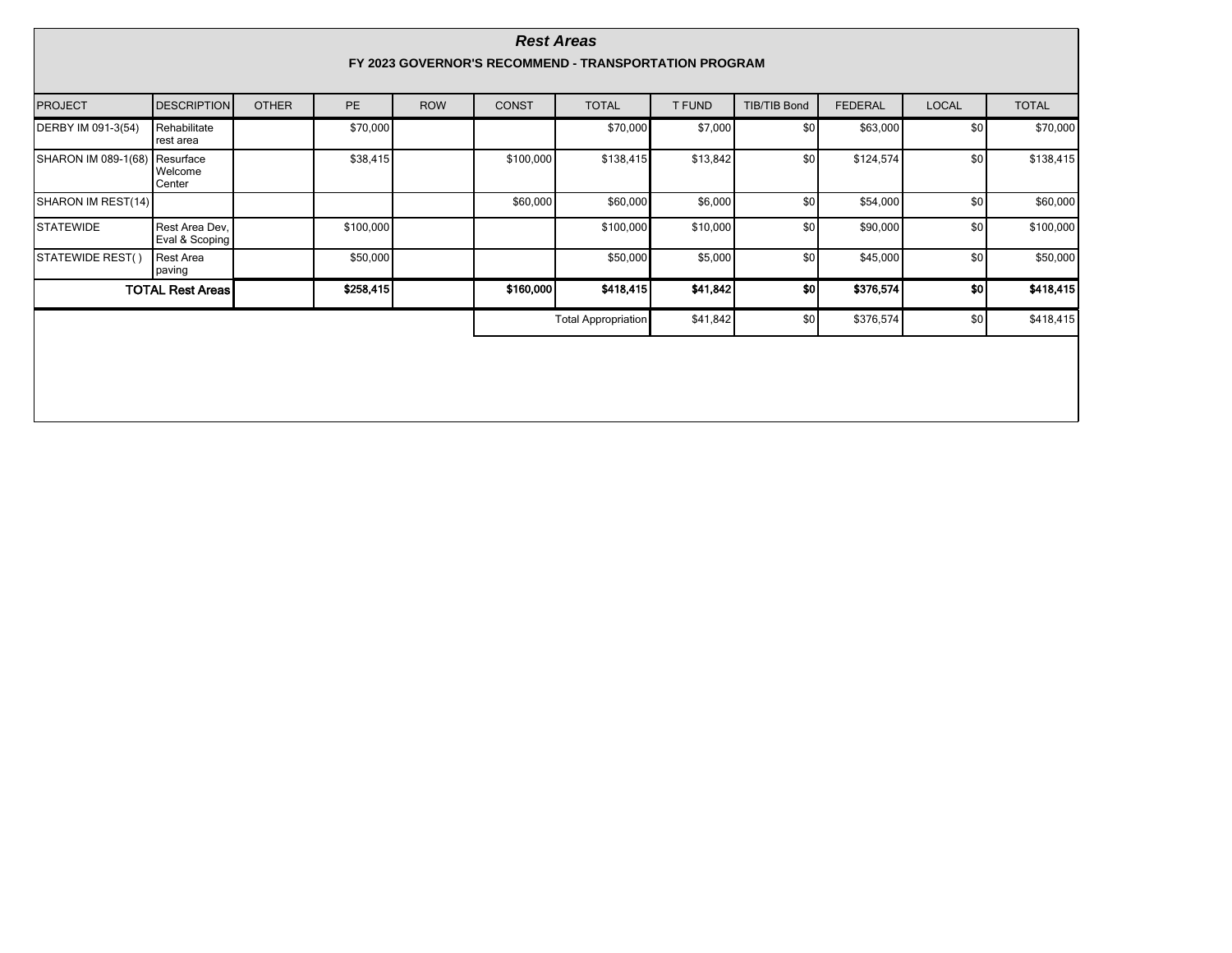## **REST AREAS**

|              | <b>Estimated</b><br><b>Budget Year</b><br>FY 2023 | <b>Projected</b><br>FY 2024 | Projected<br>FY 2025 | Projected<br>FY 2026 |  |  |
|--------------|---------------------------------------------------|-----------------------------|----------------------|----------------------|--|--|
| <b>PE</b>    | \$258,415                                         | \$150,000                   | \$150,000            | \$150,000            |  |  |
| <b>ROW</b>   | \$0                                               | \$0                         | \$0                  | \$0                  |  |  |
| <b>CONST</b> | \$160,000                                         | \$800,000                   | \$1,850,000          | \$1,350,000          |  |  |
| <b>OTHER</b> | \$0                                               | \$0                         | \$0                  | \$0                  |  |  |
| <b>TOTAL</b> | \$418,415                                         | \$950,000                   | \$2,000,000          | \$1,500,000          |  |  |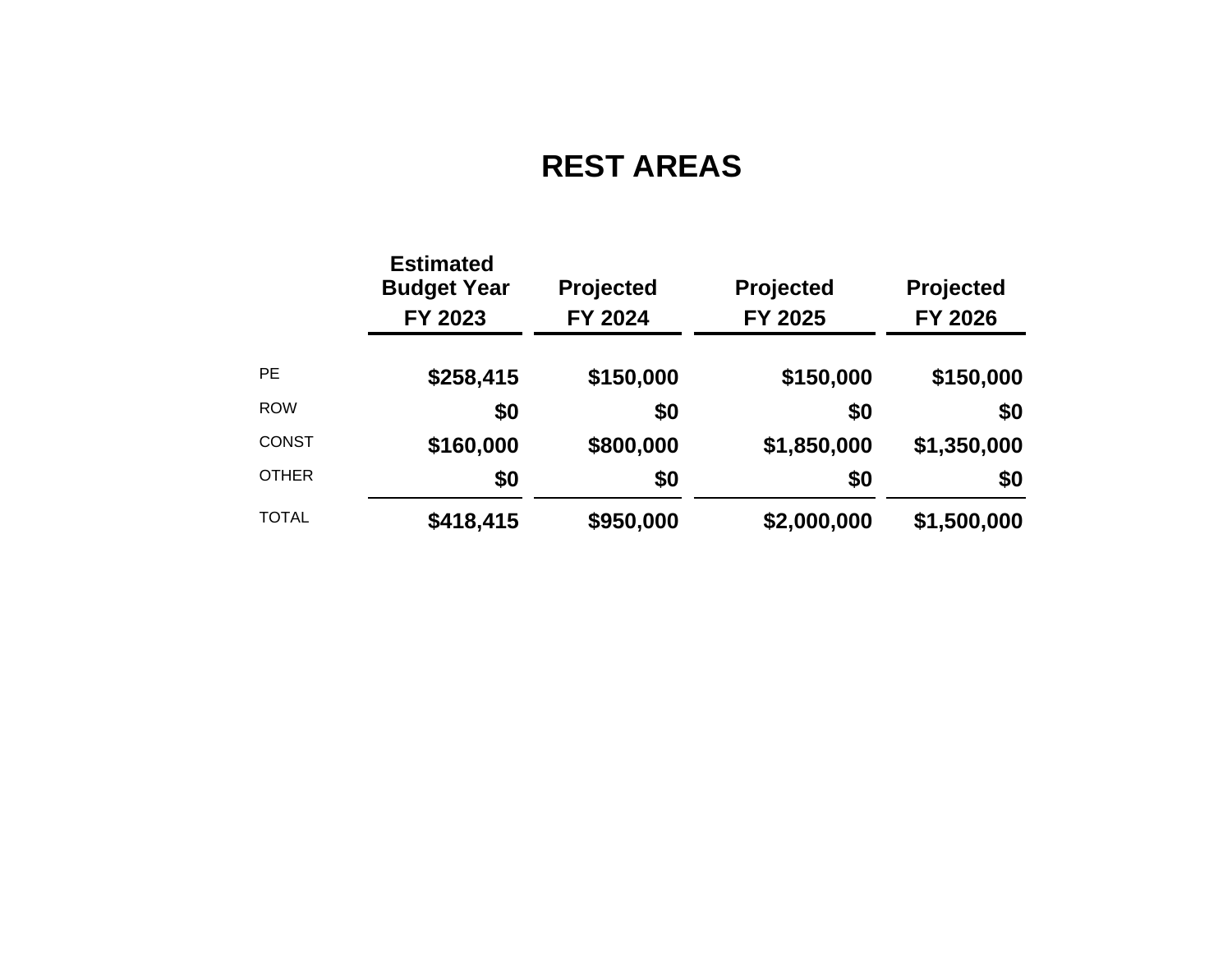## **Agency of Transportation Multiyear Transportation Program**

| <b>PROJECT INFORMATION</b>                                          | <b>PHASE</b><br><b>AND</b><br><b>FUNDING</b>                                                                       | <b>ESTIMATED</b><br><b>TOTAL COST</b>                                                                                                               | <b>ACTUAL</b><br><b>EXPENDED</b><br><b>THRU FY 2021</b> | <b>ESTIMATED</b><br><b>ICURRENT YEAR   BUDGET YEAR</b><br>FY 2022 | <b>ESTIMATED</b><br>FY 2023 | <b>PROJECTED</b><br>FY 2024 | <b>PROJECTED</b><br>FY 2025 | <b>PROJECTED</b><br>FY 2026 | <b>ESTIMATED</b><br><b>COST TO</b><br><b>COMPLETE</b> |
|---------------------------------------------------------------------|--------------------------------------------------------------------------------------------------------------------|-----------------------------------------------------------------------------------------------------------------------------------------------------|---------------------------------------------------------|-------------------------------------------------------------------|-----------------------------|-----------------------------|-----------------------------|-----------------------------|-------------------------------------------------------|
| <b>REST AREAS</b>                                                   | PE                                                                                                                 | 140,000                                                                                                                                             | 8,225                                                   | 61,775                                                            | 70,000                      | 0                           | $\mathbf 0$                 | $\bf{0}$                    |                                                       |
| <b>DERBY</b>                                                        | <b>ROW</b>                                                                                                         | $\bf{0}$                                                                                                                                            | 0                                                       |                                                                   |                             | 0                           | ŋ                           | ŋ                           |                                                       |
| IM 091-3(54)                                                        | <b>CONST</b>                                                                                                       | 900,000                                                                                                                                             | 0                                                       |                                                                   |                             | 400,000                     | 500,000                     |                             |                                                       |
|                                                                     | <b>OTHER</b>                                                                                                       |                                                                                                                                                     | 0                                                       | ŋ                                                                 | $\Omega$                    | $\bf{0}$                    | 0                           | 0                           | 0                                                     |
|                                                                     | <b>TOTAL</b>                                                                                                       | 1,040,000                                                                                                                                           | 8,225                                                   | 61,775                                                            | 70,000                      | 400,000                     | 500,000                     | 0                           | $\mathbf 0$                                           |
| Route:<br>$I-91$                                                    | Description: Rehabilitation of I-91 rest area.                                                                     |                                                                                                                                                     |                                                         |                                                                   |                             |                             |                             |                             |                                                       |
| YearAdded: 2016<br>Project Manager:<br>Tina Bohl<br>802-793-1743    | <b>Comments:</b>                                                                                                   |                                                                                                                                                     |                                                         |                                                                   |                             |                             |                             |                             |                                                       |
| <b>REST AREAS</b>                                                   | PE                                                                                                                 | 75,000                                                                                                                                              | 1,585                                                   | 35,000                                                            | 38,415                      | 0                           | $\overline{\mathbf{0}}$     | $\overline{0}$              | O                                                     |
| <b>SHARON</b>                                                       | <b>ROW</b>                                                                                                         | $\Omega$                                                                                                                                            | 0                                                       | ŋ                                                                 |                             | O                           | Ω                           | Λ                           |                                                       |
| IM 089-1(68)                                                        | <b>CONST</b>                                                                                                       | 500,000                                                                                                                                             | 0                                                       | o                                                                 | 100,000                     | 400,000                     |                             |                             | 0                                                     |
|                                                                     | <b>OTHER</b>                                                                                                       |                                                                                                                                                     | O                                                       |                                                                   |                             | ŋ                           | 0                           | 0                           | 0                                                     |
|                                                                     | <b>TOTAL</b>                                                                                                       | 575,000                                                                                                                                             | 1,585                                                   | 35,000                                                            | 138,415                     | 400,000                     | $\mathbf 0$                 | $\mathbf{0}$                | $\bf{0}$                                              |
| Route:<br>$I-89$                                                    | Description: Resurfacing the parking lot including entrance and exit ramps at Welcome Center in Sharon on I-89 NB. |                                                                                                                                                     |                                                         |                                                                   |                             |                             |                             |                             |                                                       |
| YearAdded: 2021<br>Project Manager:<br>Tina Bohl<br>802-793-1743    | <b>Comments:</b>                                                                                                   |                                                                                                                                                     |                                                         |                                                                   |                             |                             |                             |                             |                                                       |
| <b>REST AREAS</b>                                                   | PE                                                                                                                 | 500,000                                                                                                                                             | 0                                                       | 100,000                                                           | 100,000                     | 100,000                     | 100,000                     | 100,000                     | $\bf{0}$                                              |
| <b>STATEWIDE</b>                                                    | <b>ROW</b>                                                                                                         | $\Omega$                                                                                                                                            | 0                                                       | 0                                                                 |                             | 0                           | 0                           | <sup>0</sup>                | 0                                                     |
|                                                                     | <b>CONST</b>                                                                                                       | 2,000,000                                                                                                                                           | 0                                                       |                                                                   |                             | 0                           | 1,000,000                   | 1,000,000                   | 0                                                     |
|                                                                     | <b>OTHER</b>                                                                                                       | $\bf{0}$                                                                                                                                            | 0                                                       |                                                                   |                             | $\bf{0}$                    | $\bf{0}$                    | $\bf{0}$                    | $\bf{0}$                                              |
|                                                                     | <b>TOTAL</b>                                                                                                       | 2,500,000                                                                                                                                           | $\mathbf{0}$                                            | 100,000                                                           | 100,000                     | 100,000                     | 1,100,000                   | 1,100,000                   | $\bf{0}$                                              |
| Route:                                                              |                                                                                                                    | Description: Project is for the Agency's estimated expenditures on Rest Area projects that are currently under Development, Evaluation and Scoping. |                                                         |                                                                   |                             |                             |                             |                             |                                                       |
| YearAdded: 2017<br>Project Manager:<br>Joel Perrigo<br>802-595-4933 | <b>Comments:</b>                                                                                                   |                                                                                                                                                     |                                                         |                                                                   |                             |                             |                             |                             |                                                       |